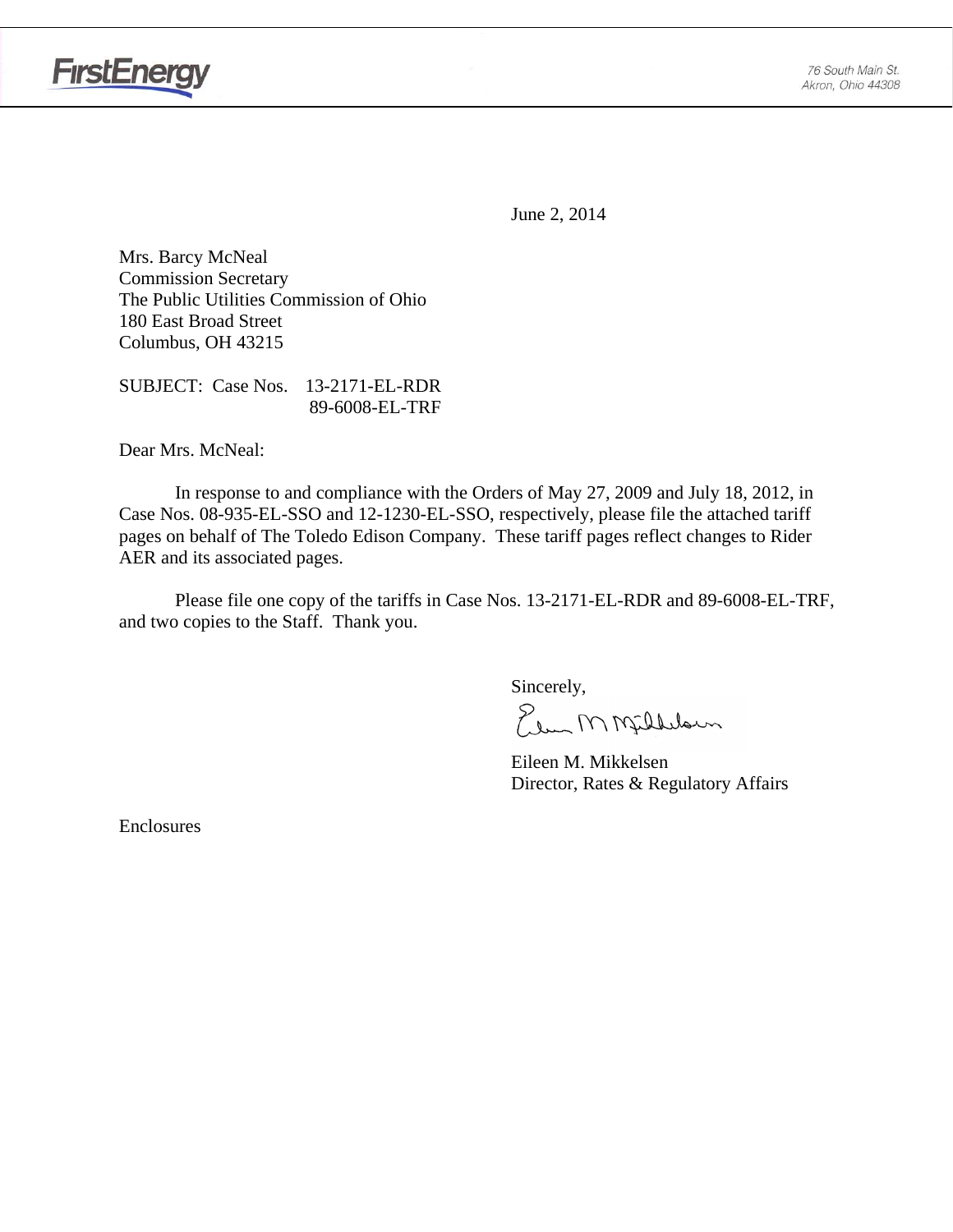#### **TABLE OF CONTENTS**

The following rates, rules and regulations for electric service are applicable throughout the Company's service territory except as noted.

|                                                      | <b>Sheet</b> | <b>Effective</b><br><u>Date</u> |
|------------------------------------------------------|--------------|---------------------------------|
| <b>TABLE OF CONTENTS</b>                             | 1            | $07 - 01 - 14$                  |
| <b>DEFINITION OF TERRITORY</b>                       | 3            | 01-23-09                        |
| <b>ELECTRIC SERVICE REGULATIONS</b>                  | 4            | 12-04-09                        |
| <b>ELECTRIC SERVICE SCHEDULES</b>                    |              |                                 |
| Residential Service (Rate "RS")                      | 10           | 01-23-09                        |
| General Service - Secondary (Rate "GS")              | 20           | 01-23-09                        |
| General Service - Primary (Rate "GP")                | 21           | 01-23-09                        |
| General Service - Subtransmission (Rate "GSU")       | 22           | 01-23-09                        |
| General Service - Transmission (Rate "GT")           | 23           | 01-23-09                        |
| <b>Street Lighting Provisions</b>                    | 30           | 01-23-09                        |
| Street Lighting (Rate "STL")                         | 31           | 06-01-09                        |
| Traffic Lighting (Rate "TRF")                        | 32           | 01-23-09                        |
| Private Outdoor Lighting (Rate "POL")                | 33           | 06-01-09                        |
| <b>MISCELLANEOUS CHARGES</b>                         | 75           | 07-05-12                        |
| <b>OTHER SERVICE</b>                                 |              |                                 |
| <b>Partial Service</b>                               | 52           | $01 - 01 - 06$                  |
| Residential Renewable Energy Credit Purchase Program | 60           | 10-01-09                        |
| <b>Cogeneration and Small Power Producer</b>         | 70           | $01 - 01 - 03$                  |
| <b>Interconnection Tariff</b>                        | 76           | $01 - 01 - 09$                  |
| <b>PIPP Customer Discount</b>                        | 80           | 06-01-14                        |

Filed pursuant to Orders dated May 27, 2009 and July 18, 2012, in Case Nos. 08-935-EL-SSO et al.and 12-1230-EL-SSO, respectively and Case No. 13-2171-EL-RDR, before The Public Utilities Commission of Ohio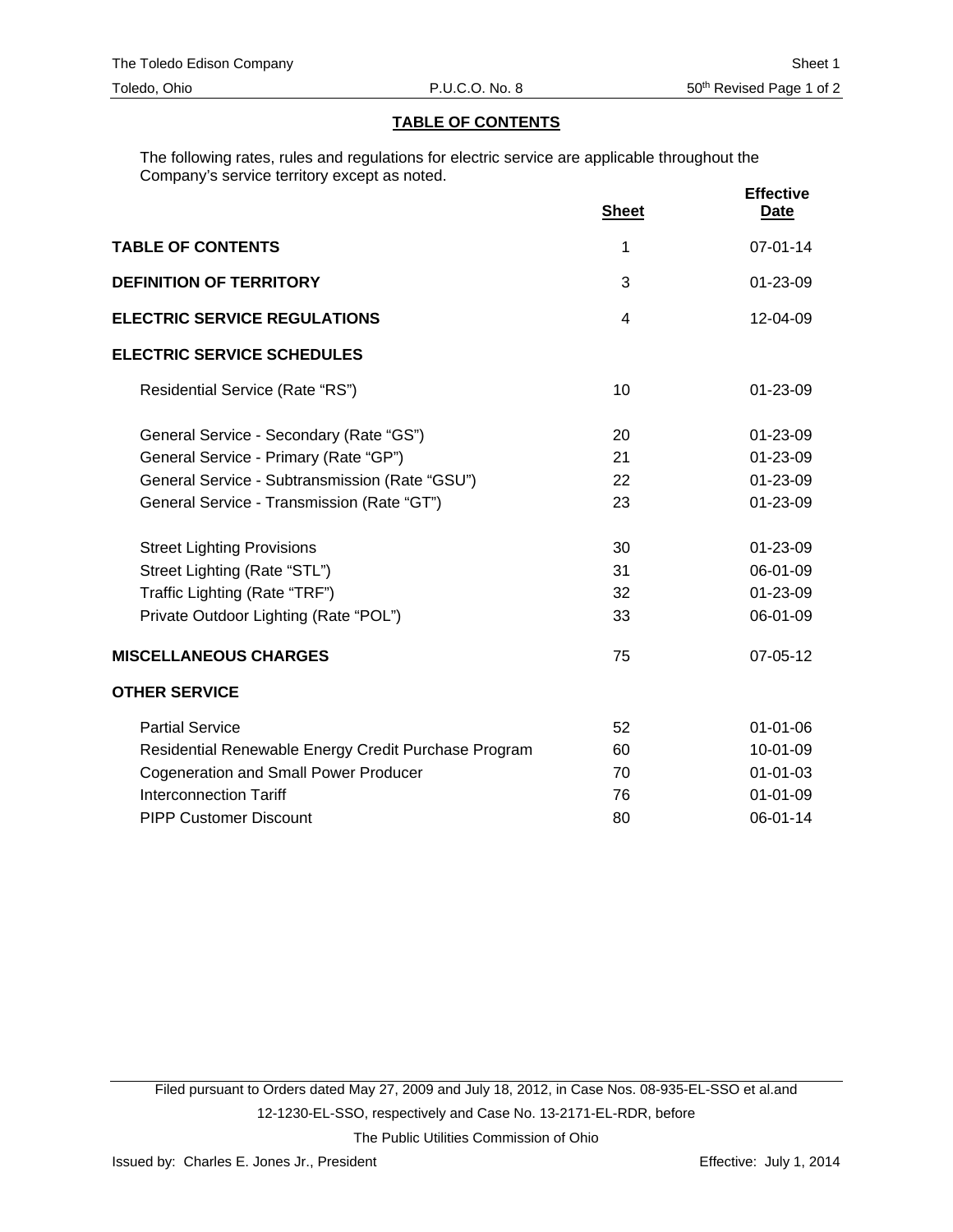## **TABLE OF CONTENTS**

| <b>RIDERS</b>                                          | <b>Sheet</b> | <b>Effective</b><br>Date |
|--------------------------------------------------------|--------------|--------------------------|
| Summary                                                | 80           | 06-01-14                 |
| <b>Residential Distribution Credit</b>                 | 81           | $05 - 21 - 10$           |
| <b>Transmission and Ancillary Services</b>             | 83           | 09-10-10                 |
| <b>Alternative Energy Resource</b>                     | 84           | 07-01-14                 |
| <b>School Distribution Credit</b>                      | 85           | 06-01-09                 |
| <b>Business Distribution Credit</b>                    | 86           | 01-23-09                 |
| <b>Hospital Net Energy Metering</b>                    | 87           | 10-27-09                 |
| Economic Development (4a)                              | 88           | 01-23-09                 |
| <b>Universal Service</b>                               | 90           | 12-19-13                 |
| State kWh Tax                                          | 92           | 01-23-09                 |
| Net Energy Metering                                    | 93           | 10-27-09                 |
| Delta Revenue Recovery                                 | 96           | 04-01-14                 |
| Demand Side Management                                 | 97           | $01 - 01 - 14$           |
| Reasonable Arrangement                                 | 98           | 06-01-09                 |
| <b>Distribution Uncollectible</b>                      | 99           | 04-01-14                 |
| Economic Load Response Program                         | 101          | 06-01-14                 |
| Optional Load Response Program                         | 102          | 06-01-14                 |
| <b>Generation Cost Reconciliation</b>                  | 103          | 04-01-14                 |
| Fuel                                                   | 105          | 12-14-09                 |
| Advanced Metering Infrastructure / Modern Grid         | 106          | 04-01-14                 |
| Line Extension Cost Recovery                           | 107          | 04-01-14                 |
| <b>Delivery Service Improvement</b>                    | 108          | $01 - 01 - 12$           |
| <b>PIPP Uncollectible</b>                              | 109          | 04-01-14                 |
| Non-Distribution Uncollectible                         | 110          | 04-01-14                 |
| <b>Experimental Real Time Pricing</b>                  | 111          | 06-01-14                 |
| <b>Experimental Critical Peak Pricing</b>              | 113          | 06-01-14                 |
| <b>Generation Service</b>                              | 114          | 06-01-14                 |
| Demand Side Management and Energy Efficiency           | 115          | $01 - 01 - 14$           |
| <b>Economic Development</b>                            | 116          | 04-01-14                 |
| <b>Deferred Generation Cost Recovery</b>               | 117          | 06-01-09                 |
| Deferred Fuel Cost Recovery                            | 118          | 06-21-13                 |
| Non-Market-Based Services                              | 119          | 06-01-13                 |
| <b>Residential Deferred Distribution Cost Recovery</b> | 120          | $01 - 01 - 12$           |
| Non-Residential Deferred Distribution Cost Recovery    | 121          | $01 - 01 - 12$           |
| <b>Residential Electric Heating Recovery</b>           | 122          | $01 - 01 - 14$           |
| <b>Residential Generation Credit</b>                   | 123          | $10-31-13$               |
| <b>Delivery Capital Recovery</b>                       | 124          | 06-01-14                 |
| Phase-In Recovery                                      | 125          | $01 - 01 - 14$           |

Filed pursuant to Orders dated May 27, 2009 and July 18, 2012, in Case Nos. 08-935-EL-SSO et al.and 12-1230-EL-SSO, respectively and Case No. 13-2171-EL-RDR, before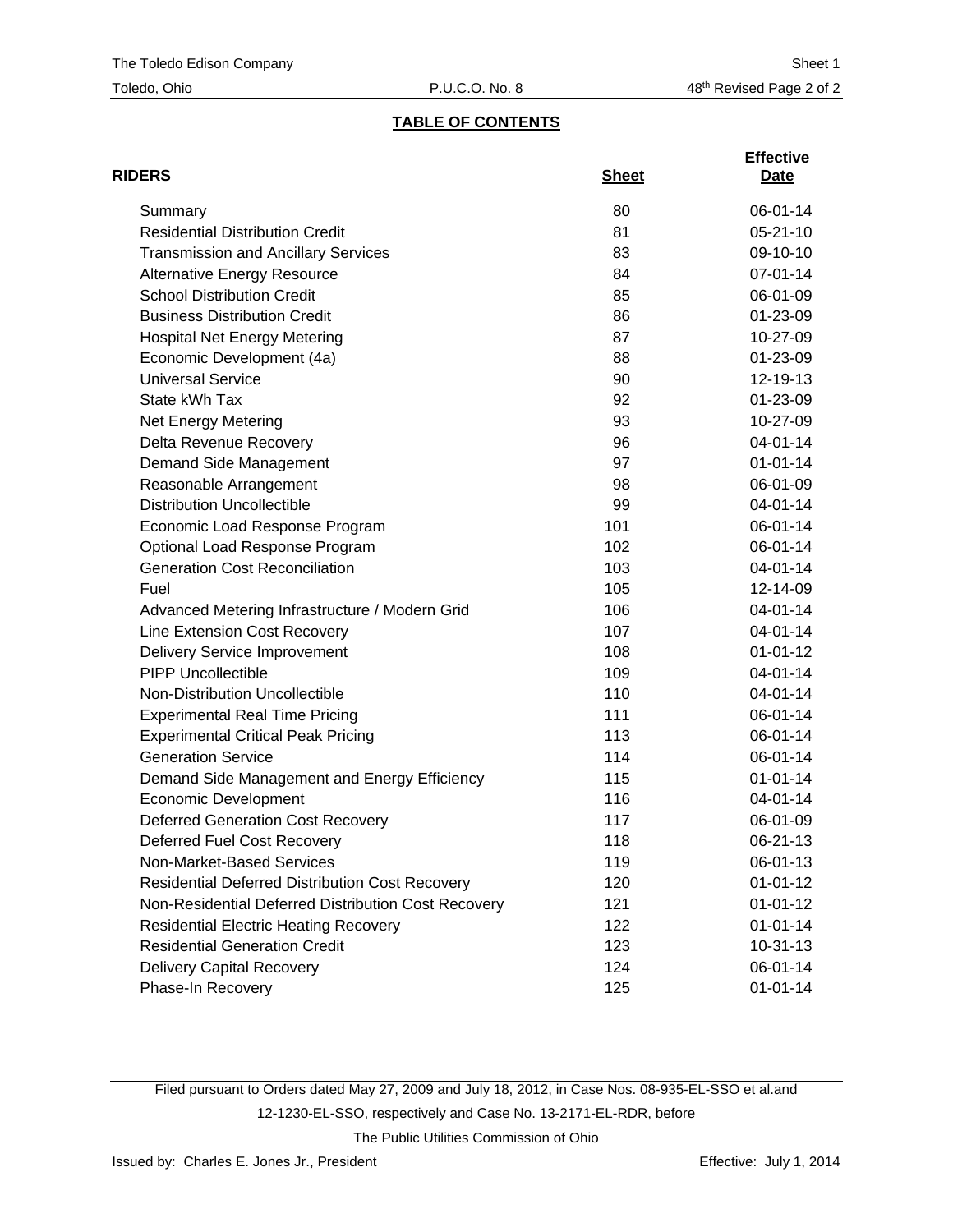#### **RIDER AER Alternative Energy Resource Rider**

#### **APPLICABILITY:**

Applicable to any customer that takes electric service under the Company's rate schedules. The Alternative Energy Resource Rider (AER) is not applied to customers during the period the customer takes electric generation service from a certified supplier. The following charges will apply, by rate schedule, effective for service rendered beginning July 1, 2014, for all kWhs per kWh:

## **RATE:**

| <b>RS</b>  | 0.1293¢ |
|------------|---------|
| GS         | 0.1293¢ |
| <b>GP</b>  | 0.1248¢ |
| GSU        | 0.1213¢ |
| GT         | 0.1212¢ |
| <b>STL</b> | 0.1293¢ |
| <b>TRF</b> | 0.1293c |
| POL        | 0.1293c |

## **PROVISIONS:**

The charges set forth in this Rider recover costs incurred by the Company associated with securing compliance with the alternative energy resource requirements in Section 4928.64, Revised Code. The costs initially deferred by the Company and subsequently fully recovered through this Rider will be all costs associated with securing compliance with the alternative energy resource requirements including, but not limited to, all Renewable Energy Credits costs, any reasonable costs of administering the request for proposal, and applicable carrying costs.

## **RIDER UPDATES:**

The charges contained in this Rider shall be updated and reconciled on a quarterly basis. No later than December 1st, March 1st, June 1st and September 1st of each year, the Company shall file with the PUCO a request for approval of the rider charges which, unless otherwise ordered by the PUCO, shall become effective on a service rendered basis on January 1st, April 1st, July 1st and October 1st of each year, beginning October 1, 2009.

The Public Utilities Commission of Ohio